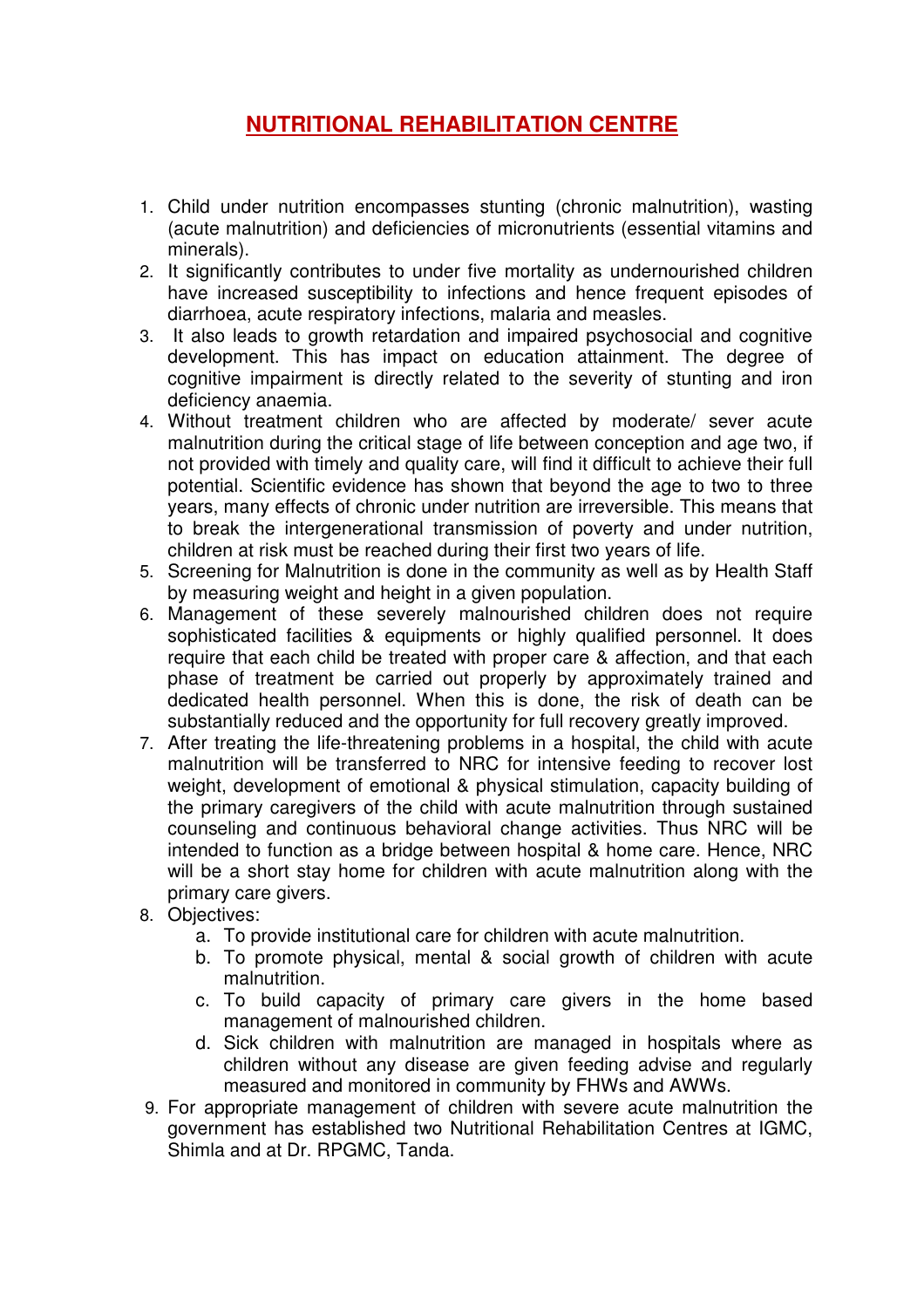- 10. Services to be provided at NRC
	- a. Treatment & Patient management.
	- b. Nutritional support to inmates.
	- c. Nutrition education to his/her family members.
	- d. Other counseling services viz. Family planning, Better hygiene practices, Psycho-social care & development.
	- e. Capacity building of the primary caregivers on Preparation of low cost nutritious diet from locally available food ingredients, Developing Feeding habits & time management in mothers, imparting knowledge of developing kitchen garden etc.
	- f. Follow up Services

**Guidelines on "**Operational Guidelines on Facility Based Management of Children with Severe Acute Malnutrition-2011**" on www.nrhm.gov.in** 

**Reporting format** : NRCs reporting format to be sent monthly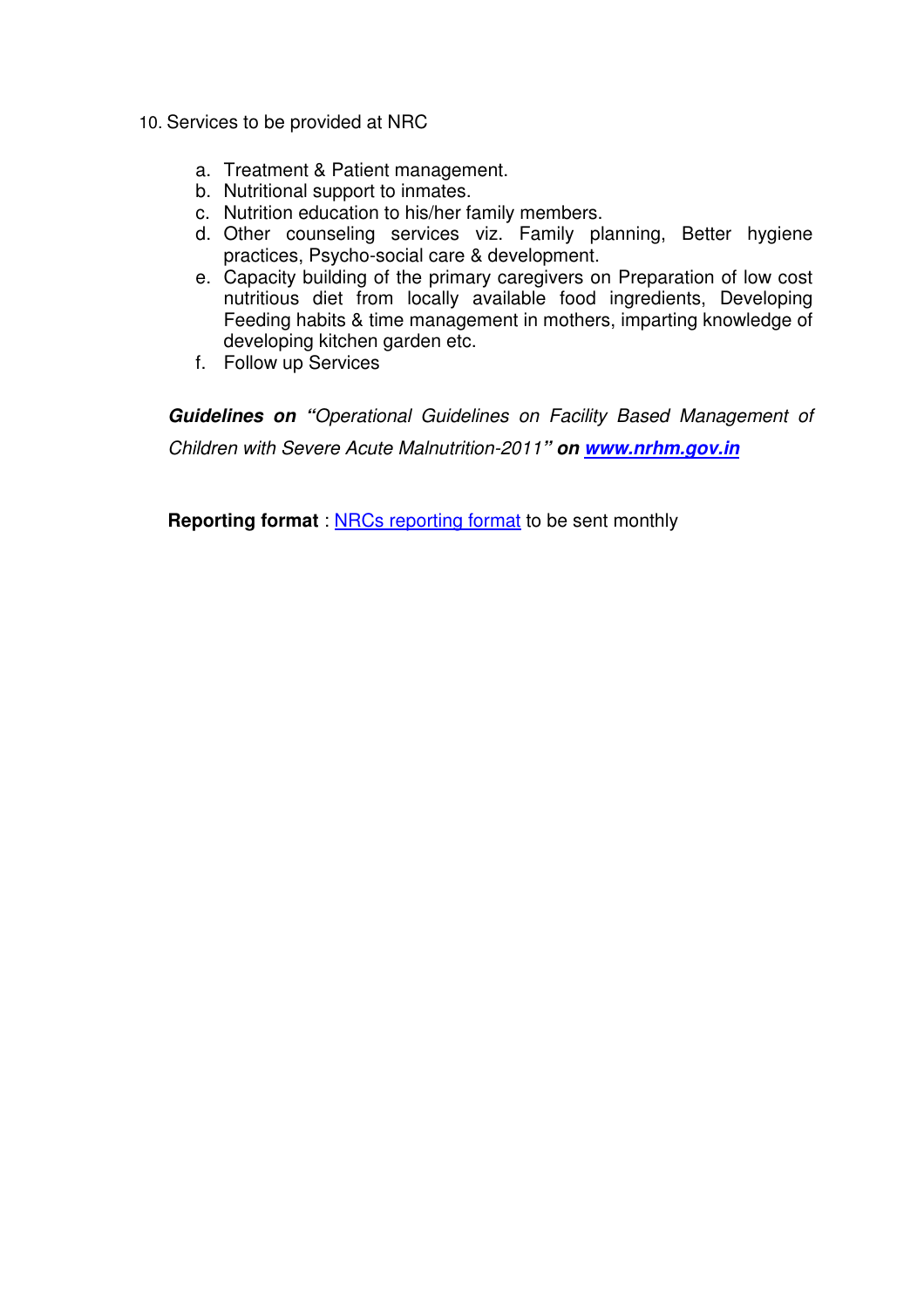## **INFANT AND YOUNG CHILD FEEDING**

Infant and Young Child Feeding is the single most preventive intervention for child survival. It advocates the following:-

- Early initiation (within one hour of birth) and exclusive breast feeding till 6 months.
- Timely complementary feeding after 6 months with continued breast feeding till the age of 2 yrs.

## **1. Breastfeeding**

- a) Breastfeeding should be promoted to mothers and other caregivers as the gold standard feeding option for babies.
- b) Pre-birth counselling individually or in groups organized by maternity facility regarding advantages of breastfeeding and dangers of artificial feeding should prepare expectant mothers for successful breastfeeding.
- c) Breastfeeding must be initiated as early as possible after birth for all normal newborns (including those born by caesarean section) avoiding delay beyond an hour. In case of operative birth, the mother may need motivation and support to initiate breastfeeding within the first hour.
- d) Colostrum must not be discarded but should be fed to newborn as it contains high concentration of protective immunoglobulins and cells. No pre-lacteal fluid should be given to the newborn.
- e) Baby should be fed "on cues"- sucking movements and sucking sounds, hand to mouth movements, rapid eye movements, soft cooing or sighing sounds, lip smacking, restlessness etc. Crying is a late cue and may interfere with successful feeding. Periodic feeding is practiced in case of a very small infant who is likely to become hypoglycemic unless fed regularly, on medical advice.
- f) Exclusive breastfeeding should be practiced from birth till six months requirements. This means that no other food or fluids should be given to the infant below six months of age unless medically indicated. After completion of six months of age, with introduction of optimal complementary feeding, breastfeeding should be continued for a minimum for 2 years and beyond depending on the choice of mother and the baby.
- g) Mothers who work outside should be encouraged to continue exclusive breastfeeding for 6 months by expressing milk for feeding the baby while they are out at work, and initiating the infant on timely complementary foods.
- h) Mothers who are unwell or on medication should be encouraged to continue breastfeeding unless it is medically indicated to discontinue breastfeeding.
- i) At every health visit, the harms of artificial feeding and bottle feeding should be explained to the mother. Inadvertent advertising of infant milk substitute in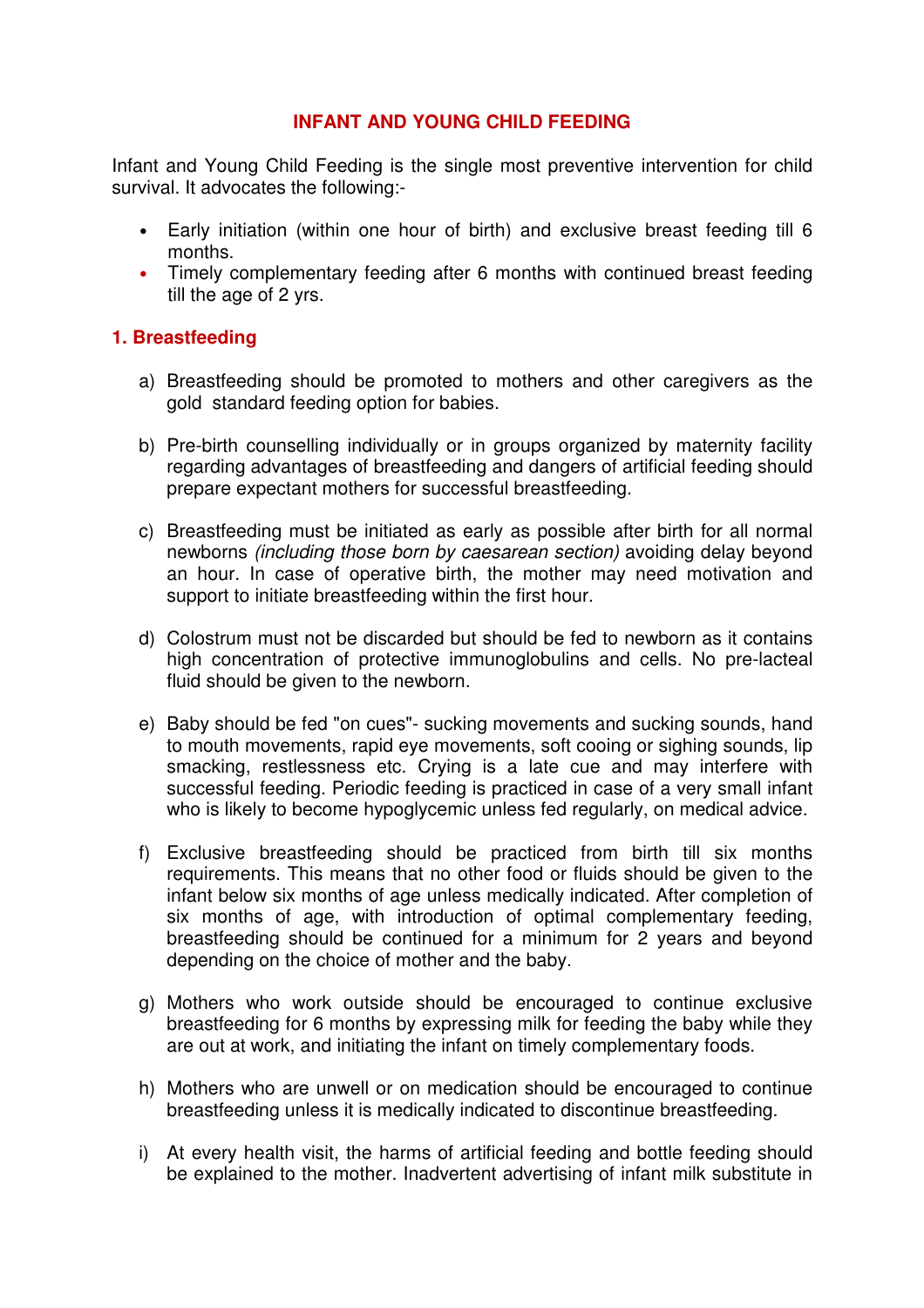health facility should be avoided. Artificial feeding is to be practiced only when medically indicated.

j) Anganwari workers would be trained in various skills of counselling and especially in handling sensitive subjects like breastfeeding and complementary feeding.

#### **2. Complementary Feeding**

- a) Appropriately thick homogenous complementary foods made from locally available foods should be introduced at six completed months to all babies while continuing breastfeeding ad libitum.
- b) Each meal must be made energy dense by adding sugar/jaggery and ghee/butter/oil.
- c) Foods can be enriched by making a fermented porridge, use of germinated or sprouted flour and toasting of grains before grinding.
- d) Parents must identify the staple homemade food comprising of cereal-pulse mixture (as these are fresh, clean and cheap) and make them caloric and nutrient rich with locally available products.
- e) Bottle feeding shall be discouraged at all levels.
- f) Iron-fortified foods, iodized salt, vitamin A enriched food etc. are to be encouraged.
- g) The food should be a "balanced food". Easily available, cost-effective seasonal uncooked fruits, green and other dark coloured vegetables, milk and milk products, pulses/legumes, animal foods, oil/butter, sugar/jaggery may be added gradually.
- h) Avoid Junk food e.g. tinned foods/juices, cold-drinks, chocolates, crisps, health drinks, bakery products etc
- i) Avoid giving drinks with low nutrient value, such as tea, coffee and sugary drinks.
- j) Hygienic practices are essential during preparation, storage and feeding of food. Hand washing with soap and water at times should be encouraged before eating or preparing food and after using the toilet.
- k) Young children should be encouraged to take feed by praising them and their foods. Self-feeding should be encouraged despite spillage.
- l) Along with feeding mother and care givers should provide psycho-social stimulation to the child through age-appropriate play and communication activities to ensure early childhood development.